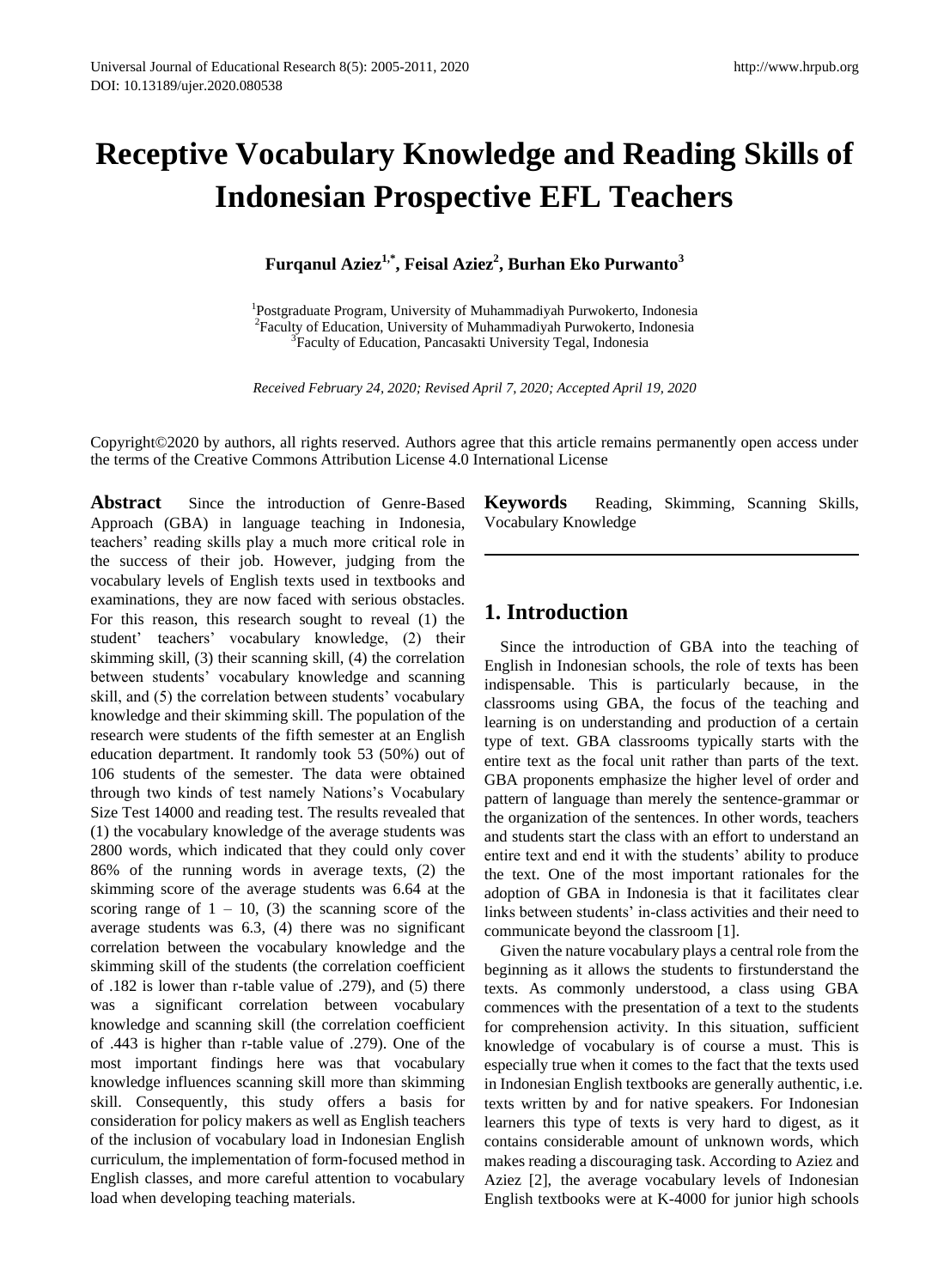and at K-5000 for senior high schools. This means that for the junior high schools students, they need to know at least 4000 words, while senior high school students need to master at least 5000 words to sufficiently comprehend the texts contained in the textbooks. These vocabulary levels are of course alarming for Indonesian students, since they live in a country where English is not spoken even in school contexts and they first meet English in junior high school. As a matter of fact, those levels are not only problematic for students, but for teachers as well. To Indonesian English teachers, English is generally just a "tool" to do their job, not a means of every day communication. Therefore, it is very much possible that they also lack the necessary vocabulary.

If vocabulary problems among students and teachers are not addressed systematically, it would be difficult to implement English instruction using GBA, in as much as it starts with text comprehension and ends with text production. This is especially because to comprehend a text, one needs to have sufficient vocabulary. A large number of research has indicated that vocabulary knowledge is closely related to reading comprehension [e.g. 3-5]. In other words, comprehension of a text depends very much on the knowledge of meanings of every word running in a text [6]. The more words one knows, the better possibility for him to comprehend a text and the opposite.

Therefore, the current study tries to address the vocabulary knowledge and reading skills of English Department students in a private university in Indonesia. These students are English teachers in two years time. However, considering the limitations of the resources, the study focuses on the following research questions:

- 1. What is the vocabulary knowledge of Indonesian prospective teachers?
- 2. What is their scanning skill?
- 3. What is their skimming skill?
- 4. Is there any significant relationship between their vocabulary knowledge and scanning skill?
- 5. Is there any significant relationship between their vocabulary knowledge and skimming skill?

## **2. Review of Relevant Research**

The use of a language cannot be separated from the use of vocabulary. In reading, the importance of vocabulary is even more apparent because readers cannot predict what words they would meet in the texts. Therefore, the more words the readers know the better possibility they have to successfully read the texts. As consistently revealed by large body of research, vocabulary is indeed significantly related to reading comprehension moreso than other components such as grammar [3, 5, 7]. Laufer [8] further writes, "No text comprehension is possible, either in one's native language or in a foreign language, without understanding the text's vocabulary". Therefore, without the knowledge of word meanings, foreign language

learners will have difficult time reading texts [9]. According to Balota [10], the main role vocabulary plays in language is to deliver meaning. Richards & Rodgers [11] concludes that vocabulary seems to be a crucial factor in the success of comprehending a text. Laufer [8] even strongly believes that foreign or second language reading comprehension is influenced by knowledge of words alone. Other researchers [12] also acknowledged the strong correlation between word knowledge and reading comprehension. They stated that vocabulary knowledge proves to be the most recognisable subcomponent of reading skill. As Masrai [13] puts it, the robust association between vocabulary and reading comprehension has led many researchers to claim that vocabulary size is the determinant factor for reading comprehension among L2 learners. As a matter of fact, the effect of vocabulary is also found to be strong in other skills, like listening. Atas' [14] research on the relation between receptive vocabulary and listening skill, for instance, found that as the receptive vocabulary knowledge of the participants increased, their listening comprehension skill also increased.

Some researchers (e.g. 15-17] make distinctions between receptive - productive vocabulary and passive active vocabulary. Nation [15] states that the distinction between receptive and productive vocabulary is rooted from the differentiation between listening - reading (receptive skills) and reading - writing (productive skills). Corson [16] on the other hand, differentiate the two on the basis of use rather than knowledge, creating active and passive vocabulary, where the latter includes active words that are partly known, belongs to low-frequency, not readily easy for use, and which is usually avoided. According to Oberg [18], the aforementioned definitions, however, lack practical applicability in an L2 area. Because of that, Oberg [18] further proposes a more acceptable  $definition$  applying Nation's  $[15]$  scope receptive/productive vocabulary distinction:

- 1) receptive vocabulary knowledge entails knowing the word's L1 equivalent, being able to recognize the word when heard and/or seen and/or written, and knowing the word's associated concept;
- 2) productive vocabulary knowledge entails being able to use the word to express its meaning, being able to say and/orwrite the word, and being able to use theword correctly in an original sentence. And concept of vocabulary knowledge in the current study refers Nation's distinction above.

The question which then arises is how many words one needs to know in order to succesfully read general texts? Hirsh and Nation [19] suggest that language learners might need to know more or less 5000 words to read a novel which is written for native speakers, but preferrably 10,000[20]. Another number was proposed by Nation [20] when suggesting that in order to have good comprehension, learners need to know 4000 word families, which includes 2000 high-frequency words, 570 interdisciplinary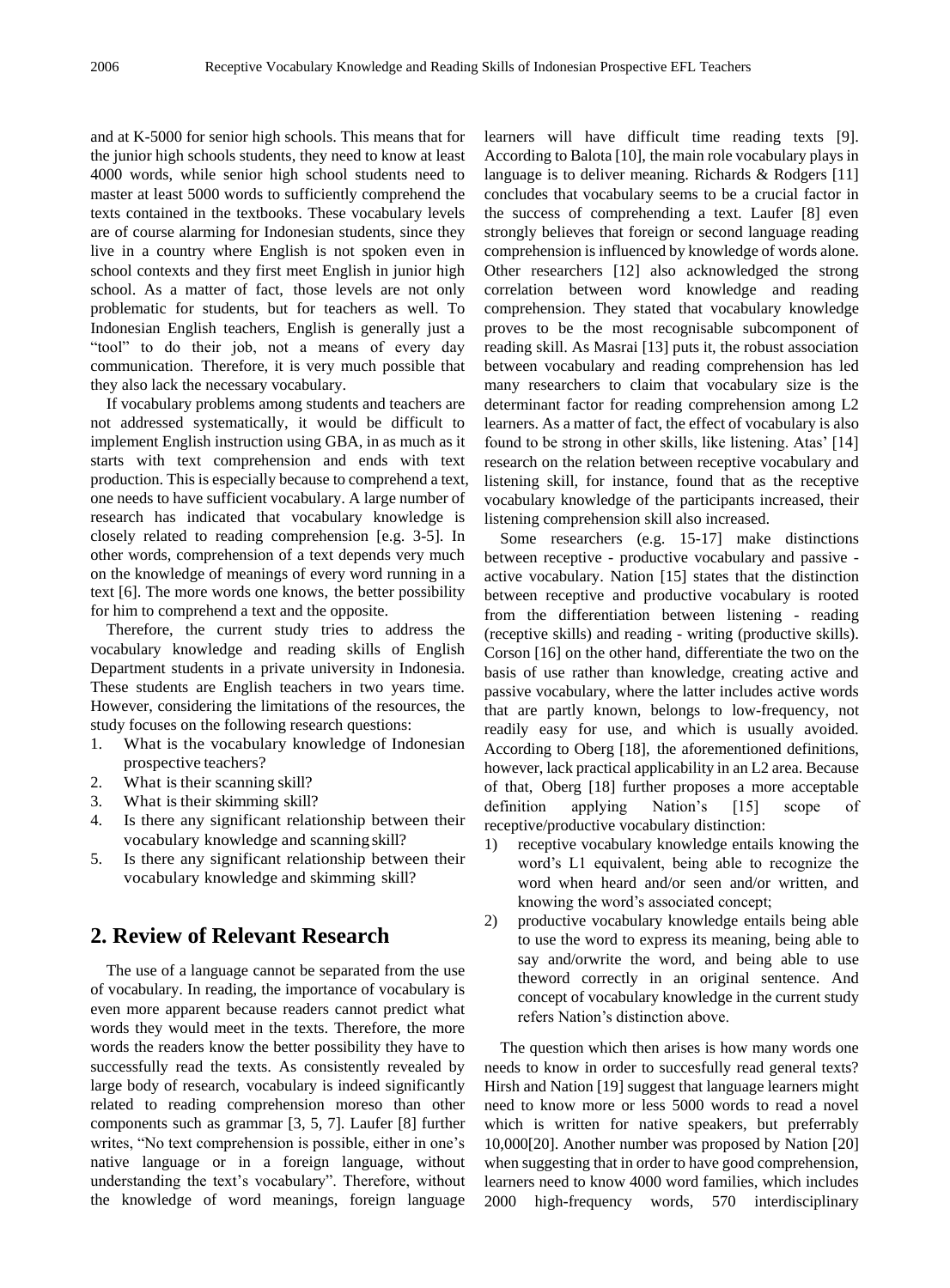academic words, around 1000 technical words, and some low-frequency word families. A study by Milton and Hopkins [21] claimed that language learners would need a vocabulary of about 4,500 – 5000 word families to sufficiently cope with the highest level (C2) on the Common European Framework of Reference (CEFR) [22] reading descriptor. Studies by Hu and Nation [23] and Nation [20], however, showed that a much higher level of vocabulary is needed to have a good comprehension. They estimated that learners would require to know around 8,000 – 9,000 words to be able to read a variety of texts.

An other important aspect regarding the vocabulary knowledge and successful reading is the minimum word knowledge in a text. Nation [15] claims that a learner needs to know at least 95% of the words in a text. The 95% word knowledge here implies that the learner may have unknown words of up to 5%, whose meaning can presumably be guessed by using the surrounding 95% of the words in the text. Consequently, with that number learners will become independent readers, who can read a text without having to consult a dictionary or teachers for unknown words. However, other studies show different results. An experiment by Hu and Nation [23], for instance, indicated that learners need to know at least 98% of the words in a text read. This is the same as a density of 1 unknown word in every 50 words in a text. A rather different number was shown in Bonk's [24] study in which learners who had less than 80% of the words in a text would generally have poor reading ability.

Using Nation's [15] research result above, it can be assumed that in Indonesian context English teachers would have to know at least 3800 words for those teaching in junior high schools and 4750 words for those teaching in senior high schools. This is because according to the aforementioned study [2], Indonesian English textbooks for junior high school are at K-4000 and for senior high schools are at K-5000. If they know less than 3800 and 4750 for junior and for senior high school teachers respectively, they would find reading the textbooks a formidable task.

## **3. Method**

#### **3.1. Setting**

There are two English departments in Universitas Muhammadiyah Purwokerto, one being English Education Department, which is running under the Faculty of Education and the other English Literature Department, which is running under The Faculty of Letters. In English education department, English is not used in all subjects. English is typically used only in language skills subjects with varying degrees of combination with Indonesian. While in theoretical subjects, despite encouragement to use only English as a medium of instruction, bahasa Indonesia or its combination with English is still commonly used in

classrooms.

#### **3.2. Participants**

There were 106 students in the department of English Education for batch 2018 from which 53 % were taken as participants in this research. The participants were from two intact classes which were chosen randomly from the total of four classes by means of lottery.

#### **3.3. Instruments**

To collect the data, two kinds of test were used, namely Nation's [15] Vocabulary Level Test and Reading Test, with which the latter measures the skimming and scanning skills.

#### 3.3.1. Vocabulary Size Test (VST)

The vocabulary levels test was first developed by Nation [25] and then revised by Schmitt et al. [26]. The revised edition of VLT is designed to measure both first language and second language learners' written receptive vocabulary size in English [26]. This test consists of five levels (2.000 Word Level, 3.000 Word

Level, 5.000 Word Level, 10.000 Word Level) and Academic Vocabulary. According to Hirsh and Nation (1992), English learners require to know around 5.000 words to comprehend a text well. Therefore, this research used the 5.000 word level. There were 30 items in the test. And the participants' estimated vocabulary knowledge is determined by dividing the correct replies by 30 (the total of the items) and multiplied by 5000.

#### 3.3.2. Reading Test

To measure the participants' scanning and skimming skills, a collection of 20 multiple-choice items taken from the Test of English as Foreign Language (TOEFL) was used. Six reading texts and 20 questions measuring scanning and skimming skills were presented to the participants. Before the test administration, the test had been piloted to 25 students to ensure the validity and reliability. The analysis showed that all items in the test were valid and reliable. In the test administration, participants were given only 30 minutes to complete the test. Test sheets had been distributed first before they started doing the test.

#### **3.4. Data Analysis**

Data of this research was analysed using the SPSS program version 16. Two statistical procedures were used, the descriptive and inferential. The inferential statistics used in this study was Pearson Product Moment Correlation analyses. The statistical procedure used two-tailed product-moment correlations where scores of the reading skills (skimming skills and scanning skills) and vocabulary knowledge are computed to find out whether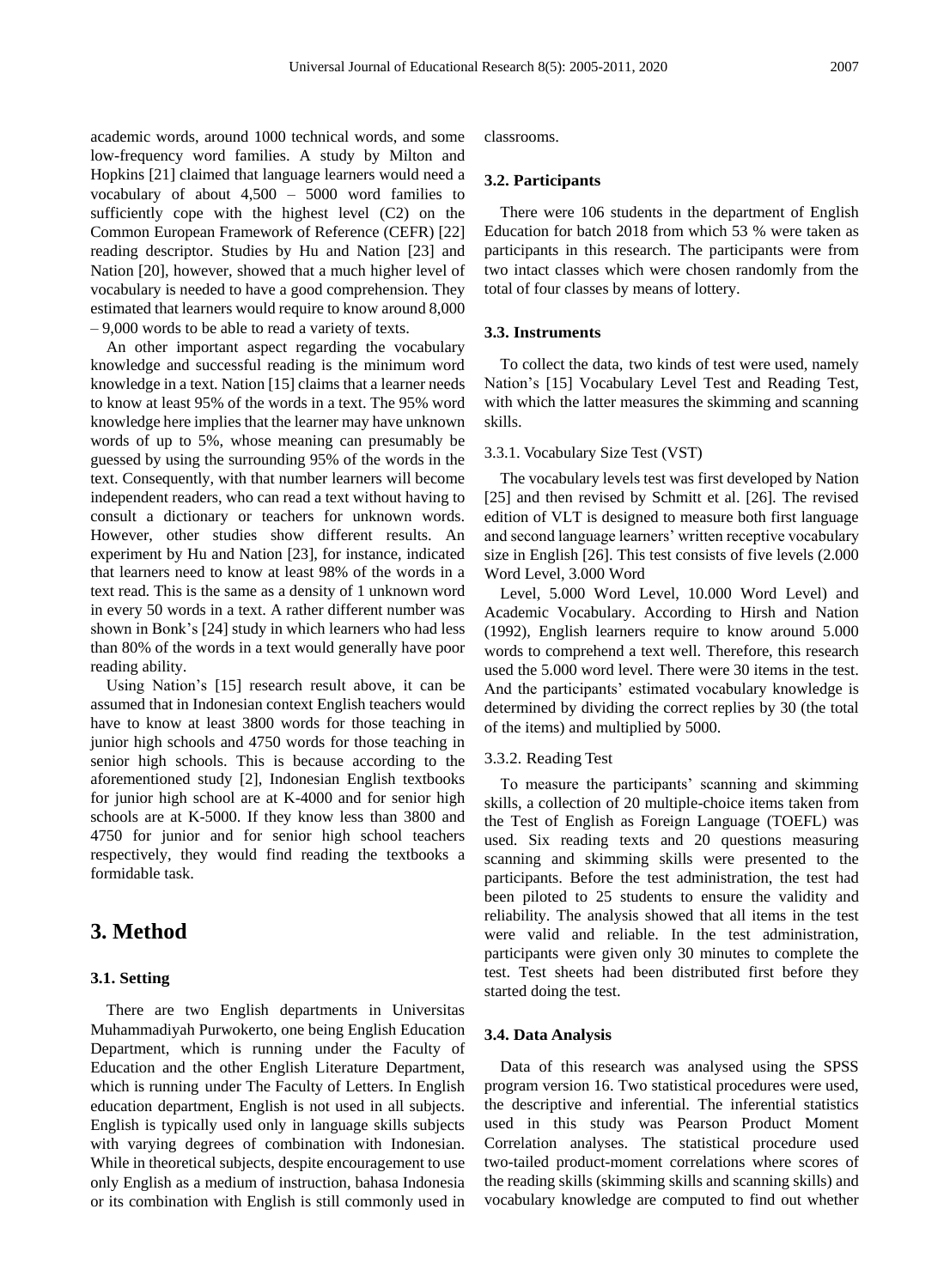there was a significant relationship between the two variables.

# **4. Results andDiscussion**

#### **4.1. Estimated VocabularySize**

As demonstrated in Table 1 below, from 53 participants, the smallest vocabulary size was 1500 words and the biggest was 4500 words. None reached 5000 Word Level, which meant that their word knowledge cover only below 91% of the words running in a text. Meanwhile, the average vocabulary size of the participants was 2800 words.

**Table 1.** Frequency Distribution of Students' Vocabulary Size

| <b>Class Interval</b> | Mid Point $(x)$ | Frequency (f) | Fx     |
|-----------------------|-----------------|---------------|--------|
| $1500 - 1930$         | 1715            | 2             | 3430   |
| 1931-2361             | 2146            | 14            | 30044  |
| 2362 - 2792           | 2577            | 11            | 28347  |
| 2793 - 3223           | 3008            | 14            | 42112  |
| 3224 - 3654           | 3439            | 5             | 17195  |
| $3655 - 4085$         | 3870            | 6             | 23220  |
| 4086-4500             | 4293            | 1             | 4293   |
| Total                 |                 | 53            | 148641 |
| Average               |                 |               | 2804.5 |

As exhibited in Table 2, with 2800 words they are likely to know only 86% of the words in any texts.

| <b>Vocabulary Size</b> | Text Coverage (%) |
|------------------------|-------------------|
| 1000                   | 76.8              |
| 2000                   | 84.2              |
| 3000                   | 87.9              |
| 4000                   | 90.4              |
| 5000                   | 92.0              |
| 6000                   | 93.1              |
| 7000                   | 94.0              |
| 8000                   | 94.7              |
| 9000                   | 95.2              |
| 10000                  | 95.7              |

**Table 2.** Vocabulary Size and Text Coverage

According to Chujo's[27] table above, for a person to gain 95.2 coverage, which is the minimum number to comprehend a text, he needs to know at least 9000 words.

#### **4.2. Skimming and Scanning Skills**

The lowest score obtained in the skimming test was 3

and the highest was 10. The average score of skimming skill test was 6.64 as indicated in Table 3 below.

**Table 3.** Frequency Distribution of Skimming Skill Score

| <b>Class Interval</b> | <b>Mid Point</b> | <b>Frequency</b> | f.x   |
|-----------------------|------------------|------------------|-------|
| $3 - 4$               | 3.5              | $\overline{4}$   | 14    |
| $4.1 - 5$             | 4.5              | 6                | 27    |
| $5.1 - 6$             | 5.5              | 14               | 77    |
| $6.1 - 7$             | 6.5              | 16               | 104   |
| $7.1 - 8$             | 7.5              | 7                | 52.5  |
| $8.1 - 9$             | 8.5              | 5                | 42.5  |
| $9.1 - 10$            | 9.5              | 1                | 9.5   |
| Total                 |                  | 53               | 326.5 |
| Average               |                  |                  | 6.6   |

The result of scanning test was also not too much different from the skimming skill test. The lowest score of the scanning test was 3 and the highest was 10. As in the skimming test the score 10 was obtained by only one student.

**Table 4.** Frequency Distribution of Scanning Test Scores

| <b>Class Interval</b> | <b>Mid Point</b> | <b>Frequency</b> | f.x   |
|-----------------------|------------------|------------------|-------|
| $3 - 4$               | 3.5              | 8                | 28    |
| $4.1 - 5$             | 4.5              | 8                | 36    |
| $5.1 - 6$             | 5.5              | 14               | 77    |
| $6.1 - 7$             | 6.5              | 10               | 65    |
| $7.1 - 8$             | 7.5              | 8                | 60    |
| $8.1 - 9$             | 8.5              | $\overline{4}$   | 34    |
| $9.1 - 10$            | 9.5              | 1                | 9.5   |
| Total                 |                  | 53               | 309.5 |
| Average               |                  |                  | 6.3   |

Using the range of 1-10, the average score of the students' scanning skill was 6.3 which might mean they had a rather good scanning skill.

#### **4.3. Correlationbetween Vocabulary Size and Skimming and Scanning Skills**

In order to determine the correlation between students' vocabulary size and skimming skill calculating the raw score of the VLT, skimming skill test by using Pearson Product Moment correlation was performed. The computation indicated a coefficient correlation of .182 in the level of significance .05 with the number of sample of 53 and the value of r table was .279. The analysis showed that the value of coefficient correlation was not higher than r-table value  $(.182 < .279)$ . This indicated that vocabulary size did not significantly correlate with skimming skill. Diagram 1 depicted the correlation in the scatter form.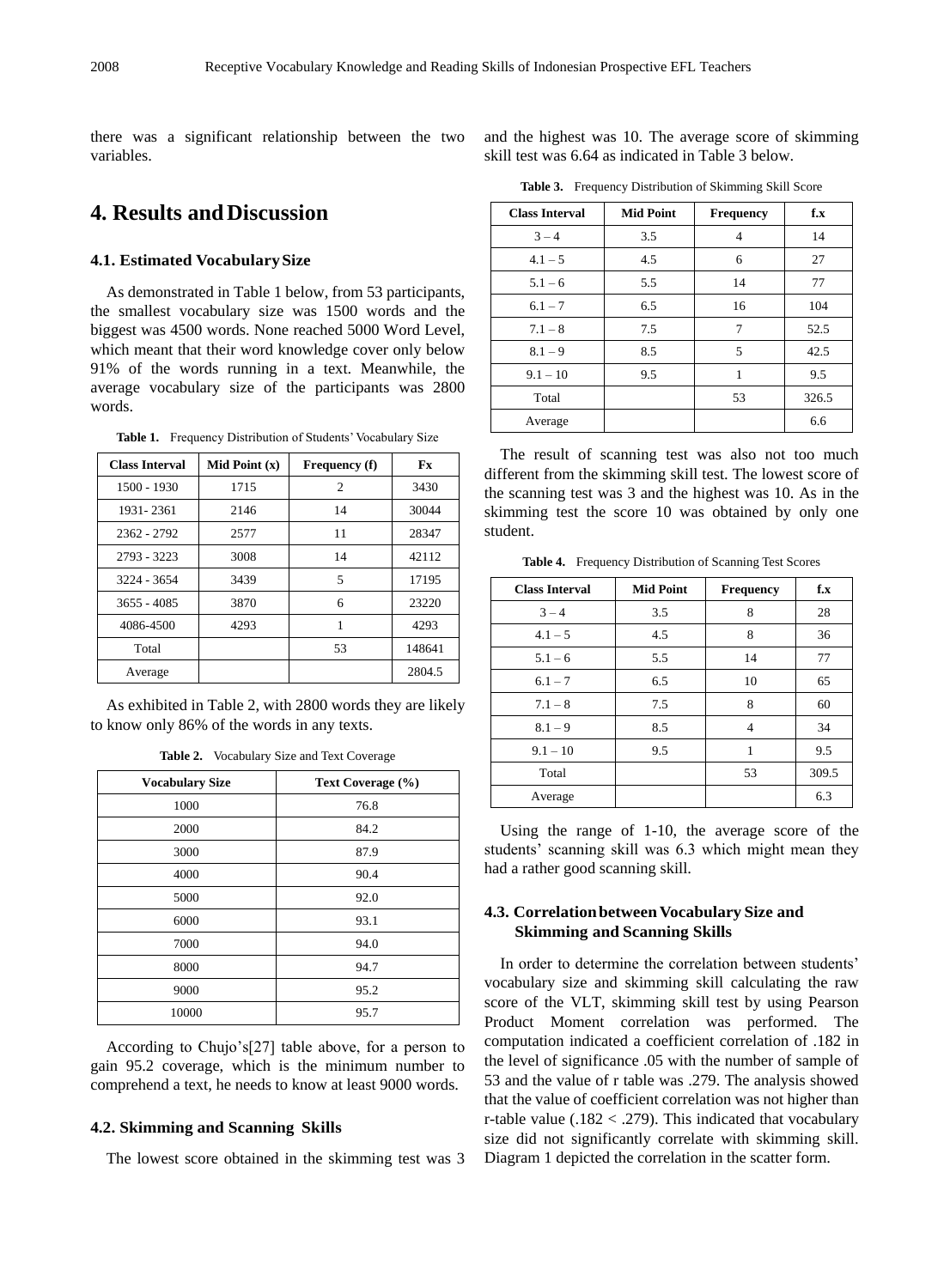

**Diagram 1.** Vocabulary Size-Skimming Skill Correlation



**Diagram 2.** Vocabulary Size-Scanning Correlation

The red line indicated the correlation between the two. It did not increase significantly though the correlation was positive. Meanwhile, the correlation coefficient between vocabulary mastery and scanning skill was 0.443 at the significance level of 5 % and the number of sample was 53. The coefficient was higher than the r table, which was 0.279. This showed that there was a positive and significant correlation between vocabulary mastery and scanning skill. The scatter diagram 2 displayed the correlation between the two.

The red line in the diagram showed a significant increase which again indicated a significant correlation between vocabulary mastery and scanning skill.

As shown in the result of data analysis, the actual mastery of English receptive vocabulary among students' mastery was at 2800 words. The highest vocabulary size among the students was 4500 words and the lowest was 1500. Most students' vocabulary were between 2000 up to 3200 words. With this amount of vocabulary, they would likely to know only 84% up to 87% of the running words in general texts referring to British General Corpus [27]. This text coverage is much less than necessary to sufficiently

comprehend a text. Indonesian prospective teachers will find reading a formidable task, as they will find one unknown word in every 7 of the words in a text. This is much higher than that is required for an effective reading. According to Nunan [28], a person will still find reading bearable task when he meets one unknown word in every twenty words, assuming that the twenty words surrounding the difficult word will help him guess the meaning.

The impact of the vocabulary knowledge was demonstrated in the study. In the skimming and scanning tests using passages at the average length of 140 words, the average score of skimming test was 6.6, while the average score of scanning test was 6.3 in the score range of 1 to 10. This showed that students find it difficult to elicit the main idea form the texts. This was relevant with Chujo's [27] study on a sample of students knowing 3000 words. In the study, Chujo [27] found that at the knowledge of 3000 words and with the texts at 140 word length, learners were capable of covering only 87% of the running words. With this vocabulary knowledge in hands like this, we can predict that the prospective teachers will find difficult time during the class. They will have to keep looking up in the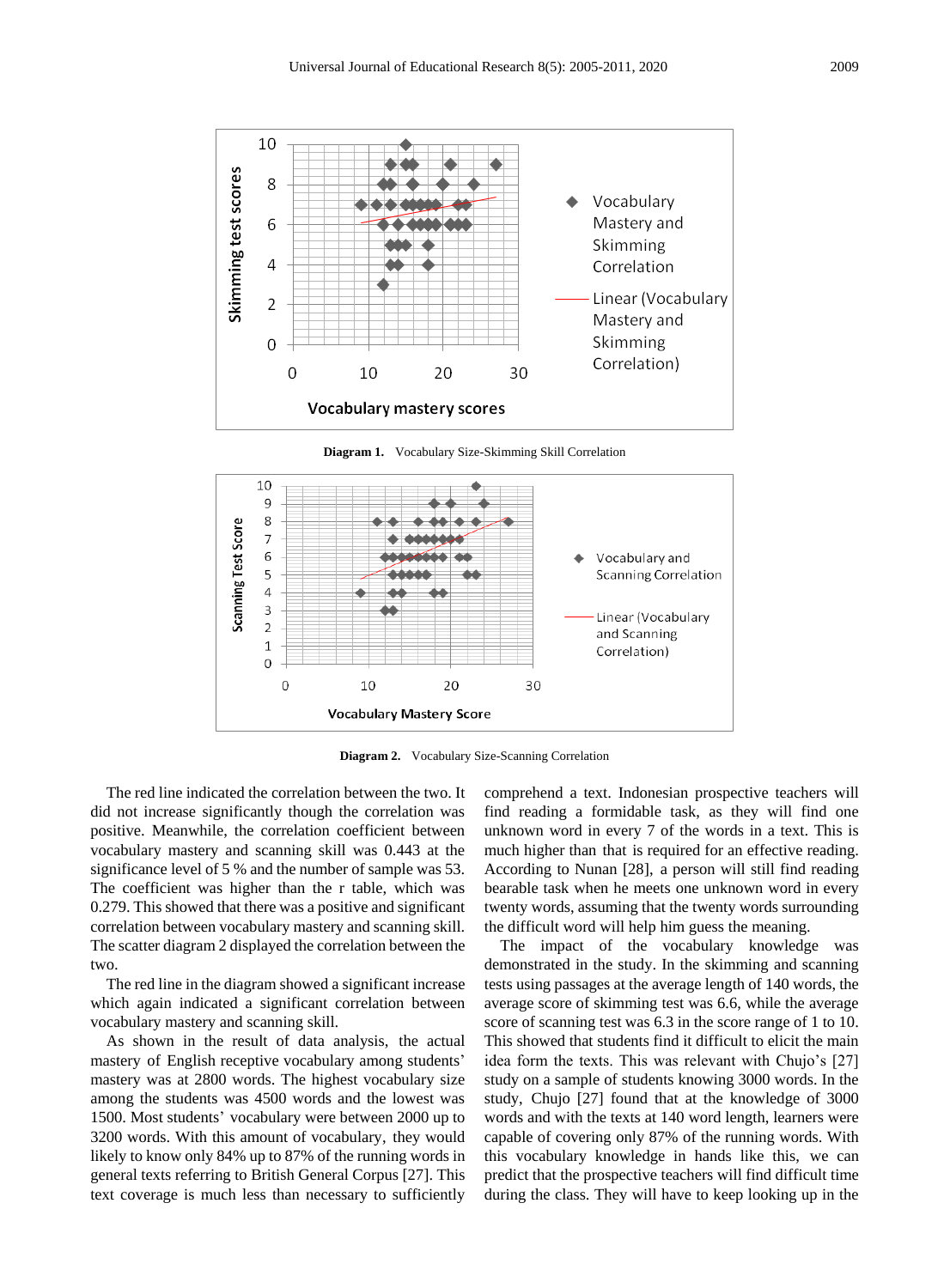dictionary for words they do not know during teaching. This is of course not a good situation considering the fact that Indonesia is at present implementing a curriculum which puts Genre Based Approach in practice, which follows that texts play a dominant role.

With the skimming and scanning scores (6.6 and 6.3) found in this study, we know too that respondents find scanning activities more challenging than skimming activities. This might be because when skimming respondents can use the words, they know more to guess the gist of the texts. When scanning however, they had to use the words in the text more intensively, because they had to identify specific information required in the test. In this instance, respondents had to rely much on words they know to find the correct specific information in the text.

The interesting thing revealed in the analysis is that students' vocabulary mastery correlated to scanning skill but was unrelated to skimming skill. The correlation coefficient between students' vocabulary mastery and skimming skill was .182 or lower than the value of r table (0.279). Whereas, the correlation coefficient between students' vocabulary mastery and scanning skill (0.443) was higher than r table.

The results may be explained that the positive correlation between respondents' receptive vocabulary knowledge might be due to the fact that according to a relevant theory [29], to elicit an idea in a text, someone needs to know a number of words which at least cover 90% of the running words in the text. With 2800 words they currently know, they know only 87% or below the requested 90% knowledge of the running words in a text. As a result, the average of students' skimming test score was only at 6.6. This finding was also congruent with Harmer's [30] theory which asserts that in scanning activities, someone needs to activate the vocabulary related to visuals. Besides, generally speaking, the words and phrases which are asked do not occur in the texts, because of that readers need to know the synonyms and parallel expressions.

A rather different picture was shown by the study, where respondents' vocabulary knowledge did not correlate significantly with the skimming skill. According to Arundel [31], this insignificant correlation between students' vocabulary knowledge and skimming skill was likely to occur due to the fact that in skimming activities someone might use short cut to get the idea of the text. The students might use the title, the introductory paragraph, the first sentence of each paragraph, or the last paragraph of the text [31]. That was the reason why the students' vocabulary knowledge was not an indispensable requirement.

## **5. Conclusions andSuggestions**

The results of the vocabulary size test showed that the students had insufficient vocabulary to read a text well. The average of students' vocabulary size was 2800 words. The number of students' vocabulary size was approximately equivalent to 86% of text coverage. Meanwhile, to be able to get an idea of a text, someone theoretically needs to know at least 90% of the words in the text. Some researchers even proposed higher word coverage for an independent reading, 95%. In other words, for Indonesian case the students need to know 4000 words.

With regard to skimming and scanning skills, the study found that the respondents' skimming and scanning test scores were 6.6 and 6.3 respectively in score range from 1 to 10. For prospective teachers these scores are of course less than satisfactory.

As for the correlation between the vocabulary knowledge and skimming and scanning skills, the analysis using the product moment showed that with the correlation coefficient of .182 and lower than r value of .279, vocabulary size did not correlate to skimming skill. However, for the scanning skill the analysis showed that the correlation coefficient was .443 or higher than the r table (.229) which means that the students' vocabulary size correlates to scanning skill.

With the above data in hands, some measures need to be done. Firstly, the inclusion of vocabulary load in the Indonesian English curriculum and the load should of course be distibuted systematically across the education levels. Secondly, due to the existing approach to the teaching of English in Indonesia, which focuse on meaning rather and negate form, the implementation of form-focused method seems to be a fair compromise. Thirdly, the attention on vocabulary load must be given when developing teaching materials, including textbooks in order that texts which are contained in the books are readable to students and are sequenced in an ascending order across levels.

### **REFERENCES**

- [1] Dirgeyasa, I Wayan. Genre-Based Approach: What and How to Teach and to Learn Writing. *English Language Teaching*; Vol. 9 (9), 2016
- [2] Aziez, Furqanul and Feisal Aziez. The Vocabulary Input of Indonesia's English Textbooks and National Examination Texts for Junior and Senior High Schools. TESOL International Journal Vol. 13 Issue 3, 2018
- [3] Nation, I.S.P. *Teaching and Learning Vocabulary*. New York: Newbury House, 1990
- [4] Grabe, W. Current developments in second language reading research. *TESOL Quarterly*, *25*(3), 375- 406, 1991
- [5] Coady, J & Huckin, T. (Eds.). *Second language vocabulary acquisition.* Cambridge, UK: Cambridge University Press, 1997